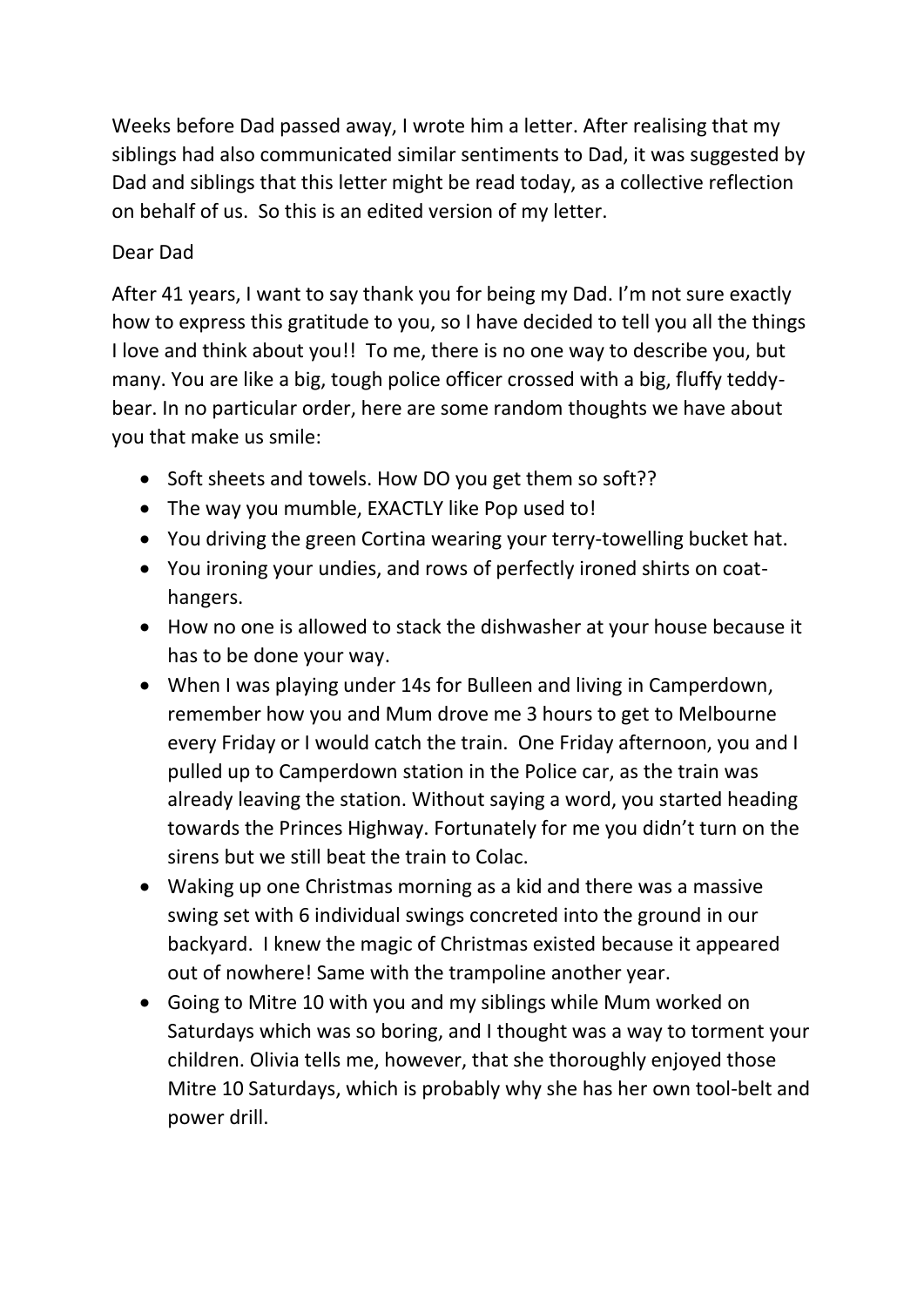- You would always give us gold coins for treats at basketball stadium canteens across Melbourne. Mum only gave us silver but in fairness she was always handing out money. Olivia says gold meant the difference between getting a Bubble-O-Bill or a plain old Zooper Dooper.
- You're the only person Andrew and I have ever felt 100% safe with in a car. This is a particularly high praise coming from our Andrew for drives racing cars as a hobby. We also never understood why you had to take the back streets to places, saying "Dad can't you just go the normal way?" I put it down to a policeman thing.

One of the qualities we love most about you Dad is your courage. We think these things took a lot of courage:

- To go and find your Dad as a young man
- To overcome a terminal cancer diagnosis in your forties
- To serve as a police officer, soldier and peace-keeper
- To come out, and start a new life
- And to fight cancer again.

Another thing we love about you Dad is how family orientated you are, not only with us kids and grandkids but your relatives, the Sharps and Andersons. Your grandchildren love you 'Poppy-Sharp', and as they grow, they will always have an understanding of who you are and what you did in your life. We love how you take pride in our family's military history, and Pop Anderson and Pop Weatherhead's service. We know how connected you are to your peace keeping pals and how you have cherished and honoured Pop's ANZAC legacy.

You may disguise it with gruffness but we love your big heart and your community mindedness. Apart from law breakers, bad drivers and some categories of the general public, you love people, and go out of your way to help others. The committees, sport, the church, visiting police cancer patients, helping refugees and generally being anywhere you could lend a hand and your expertise. You have an incredible capacity for service to the community. WHY did you do all that? You might say "to make sure it was done properly" which would be true, but I think your love of service to others and making a difference played the bigger part.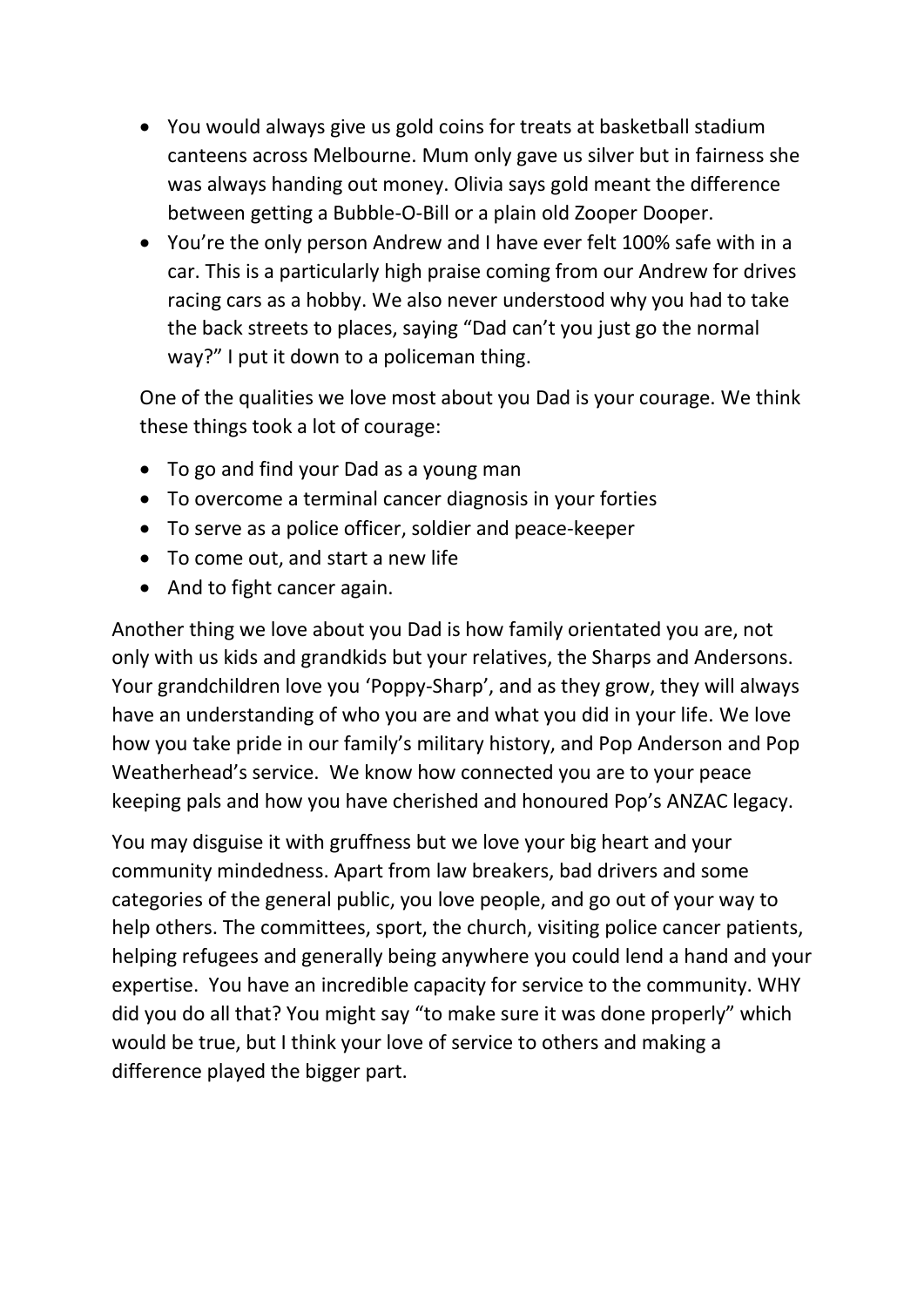One of things I recall saying to you A LOT over the years is "Dad, you just can't SAY that to people!" to many of the socially, culturally, politically or just-ingeneral inappropriate comments or rants you are prone to. I have asked you this many times, but once again, what is it EXACTLY that you do at church?!

I am so grateful for the 13 years we spent together in Canberra. And you were my favourite person to have at a Caps game. The Caps were probably just as important to you as they were to me, and you shared highs and lows with us.

One of the greatest things we appreciate about you is how you supported us to pursue our interests in life. You (and Mum) were the ideal sporting parents. I always remember after every game we played as kids, there was never a grilling about how we played, or talking to coaches and all of that rubbish, it was just "good game darling". No pressure, just free to play and enjoy our sport or whatever else we were doing.

We have always known that you were there for us, as children and as adults. We know that we can tell you anything or talk to you about anything, without judgement. You gave us the skills to grow up and make lives of our own. Whenever we had big decisions to make, you would never tell us what to do, but would listen and be unbiased if you gave advice. Annoying at times because often I wanted you to tell me what to do, but you seemed to know that I had to work it out for myself which helped me become independent.

You are the perfect Dad to us. When we are around you we feel safe, relaxed, like a comfortable peace is just there and we can simply 'be'. We have a lifetime of memories and love from you that will last us forever. Thank you for being the best Dad we could ever want – reliable, strong, supportive, funny, predictably grumpy, courageous and unconditionally loving.

Thank you for everything. We love you. Eleanor

On behalf of my siblings and the rest of my family, thank you for coming today to remember and celebrate Dad. He was a proud father to Andrew, David, Olivia and I, father-in-law to Stef, Liz, Jai and Brett, Grandfather to Jayda, Camrin, Khane, Nate, Claudia, Luca and Ethan and great-grandfather to Ryhs, and a new great-grand child on the way.